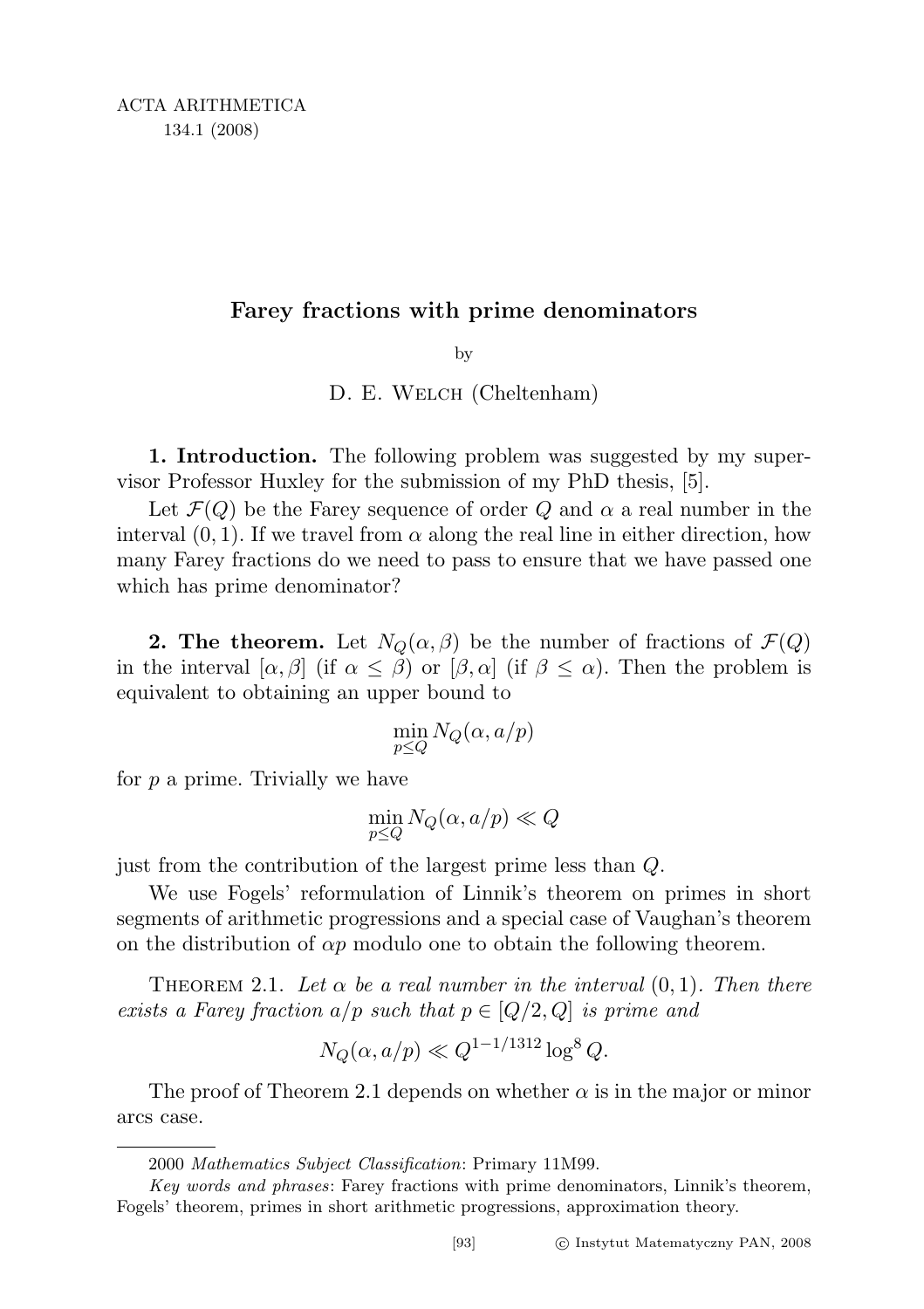3. The minor arcs case. In the minor arcs case we can approximate  $\alpha$  by a Farey fraction with prime denominator using Vaughan's result from the  $\|\alpha p\|$  problem, and then bound the number of Farey fractions that can lie between  $\alpha$  and our approximation with the following lemma taken from Huxley [2].

LEMMA 3.1. Let I be an interval of length  $\Delta$ . Then

$$
\sum_{a/q \in \mathcal{F}(Q) \cap I} 1 \le \Delta Q^2 + 1.
$$

Vaughan's result on the distribution of  $\alpha p$  modulo one (see [3]) is a corollary of the following theorem which we will require.

THEOREM 3.2. Suppose that  $(a,q) = 1$ ,  $|\alpha - a/q| \leq 1/q^2$ ,  $H \geq 1$ ,  $N \geq 1$ . Let

$$
S = \sum_{h \le H} \Big| \sum_{n \le N} \Lambda(n) e(\alpha h n) \Big|,
$$

where  $\Lambda$  is von Mangoldt's function, and  $e(x) = \exp(2\pi i x)$ . Then

$$
S \ll HN \log^8 HN \left( \frac{1}{q^{1/2}} + \frac{1}{N^{1/4}} + \left( \frac{q}{HN} \right)^{1/2} + \left( \frac{1}{H^2N} \right)^{1/5} \right).
$$

We use Theorem 3.2 to prove the following corollary.

COROLLARY 3.3. Suppose  $\alpha$  is a real number in  $(0,1)$ , Q is a large positive integer and  $a/q$  is a convergent to the continued fraction expansion for  $\alpha$  with q in the range

$$
\frac{\log^{16}Q}{\delta^2}\ll q\ll \frac{\delta Q}{\log^{16}Q},
$$

where

$$
\frac{\log^8 Q}{Q^{1/4}} \ll \delta < \frac{1}{2}.
$$

Then there is a prime  $p \in [Q/2, Q]$  for which  $\|\alpha p\| \ll \delta$ .

*Proof.* Let  $\rho(t) = [t] - t + 1/2$  be the rounding error function, which is well known to have Fourier expansion

(3.1) 
$$
\varrho(t) = \sum_{1 \le |h| \le H} \frac{e(ht)}{2\pi ih} + O\bigg(\min\bigg(1, \frac{1}{H||t||}\bigg)\bigg),
$$

for t not an integer. Then for  $\delta < 1/2$ , the sum

$$
\sum_{Q/2 < p \le Q} \left( \varrho(\alpha p + \delta) - \varrho(\alpha p - \delta) + 2\delta \right)
$$

counts the exact number of primes in the range  $(Q/2, Q]$  for which  $\|\alpha p\| < \delta$ . Following Vaughan we count powers of primes with a logarithmic weight and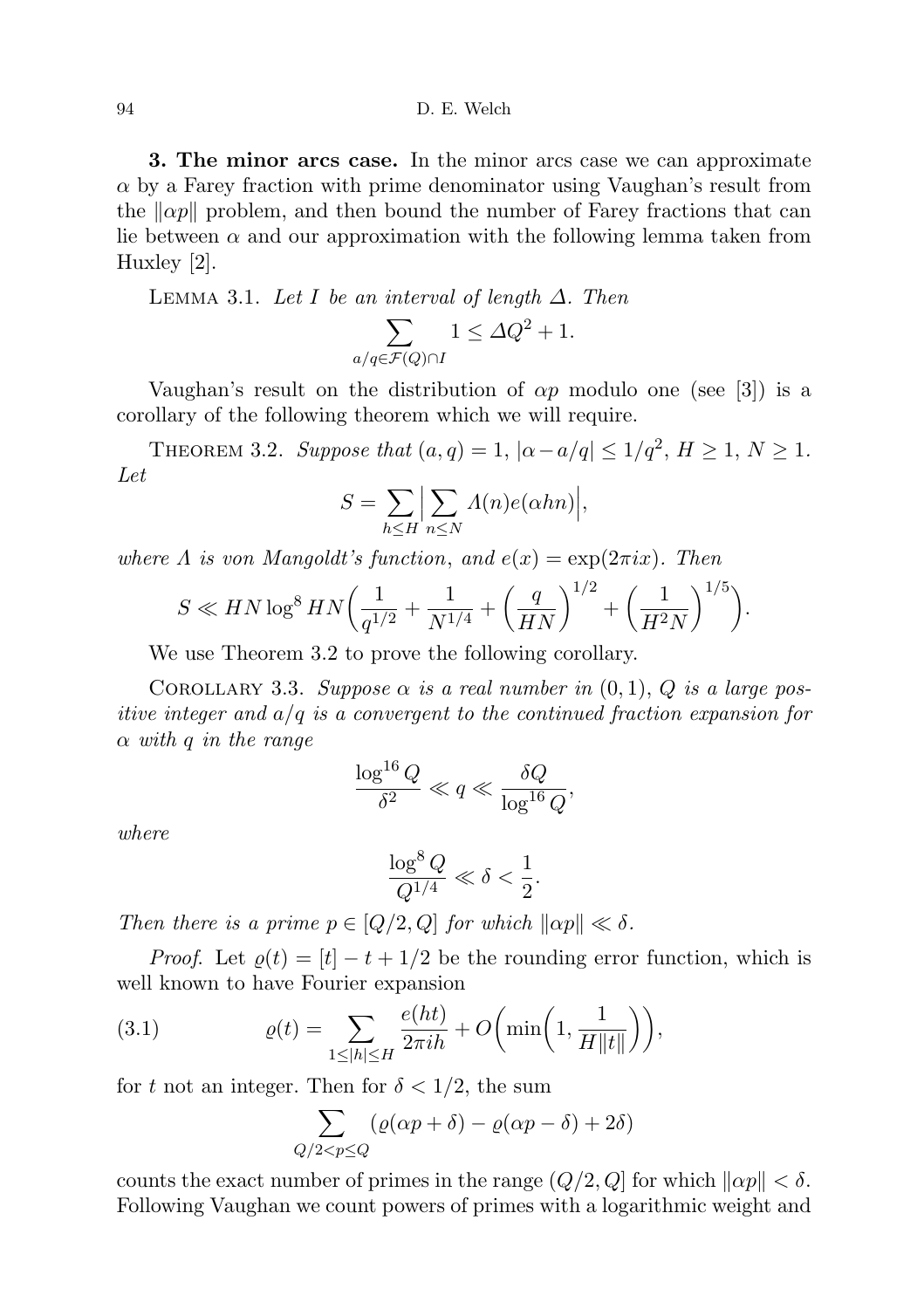so work with the sum

(3.2) 
$$
\sum_{\substack{Q/2 < n \le Q \\ \|\alpha n\| < \delta}} \Lambda(n) = \sum_{Q/2 < n \le Q} \Lambda(n) (\varrho(\alpha n + \delta) - \varrho(\alpha n - \delta) + 2\delta).
$$

By the prime number theorem the right hand side of (3.2) reduces to

(3.3) 
$$
2\delta Q + \Sigma_1 + O\left(\frac{\delta Q}{\log Q}\right),\,
$$

where

$$
\Sigma_1 = \sum_{Q/2 < n \le Q} \Lambda(n) (\varrho(\alpha n + \delta) - \varrho(\alpha n - \delta)).
$$

We estimate  $\Sigma_1$  using (3.1), which gives

$$
\Sigma_1 = \sum_{Q/2 < n \le Q} \Lambda(n) \bigg( \sum_{1 \le |h| \le H} \frac{e(h(\alpha n + \delta)) - e(h(\alpha n - \delta))}{2\pi i h} \bigg) + O(|\Sigma_2|),
$$

where

(3.4) 
$$
\Sigma_2 = \frac{1}{H} \sum_{n \leq Q} \Lambda(n) \min\left(H, \frac{1}{\|\alpha n + \delta\|}\right) \leq \frac{\log Q}{H} \left(1 + \frac{Q}{q}\right) (3H + 4q \log H),
$$

by Lemmas 8a and 8b of Chapter 1 of Vinogradov [4]. We choose  $H = \delta^{-1}$ , so that the right hand side of (3.4) is

≤ 3 1 + Q q (3.5) log Q.

Now

$$
\Sigma_1 + O\left(\frac{Q \log Q}{q}\right)
$$
\n
$$
= \sum_{q/2 < n \le Q} \left( \sum_{1 \le |h| \le H} \frac{A(n)e(\alpha h n)}{2\pi i h} \left( e(h\delta) - e(-h\delta) \right) \right)
$$
\n
$$
= \sum_{q/2 < n \le Q} \left( \sum_{1 \le |h| \le H} \frac{A(n)e(\alpha h n)}{2\pi i h} \int_{-\delta}^{\delta} 2\pi i h e(ht) \, dt \right)
$$
\n
$$
\ll \delta \sum_{h \le H} \left| \sum_{Q/2 < n \le Q} A(n)e(\alpha h n) \right|
$$
\n
$$
\ll \delta H Q \log^8(HQ) \left( \frac{1}{q^{1/2}} + \frac{1}{Q^{1/4}} + \left( \frac{q}{HQ} \right)^{1/2} + \left( \frac{1}{H^2Q} \right)^{1/5} \right)
$$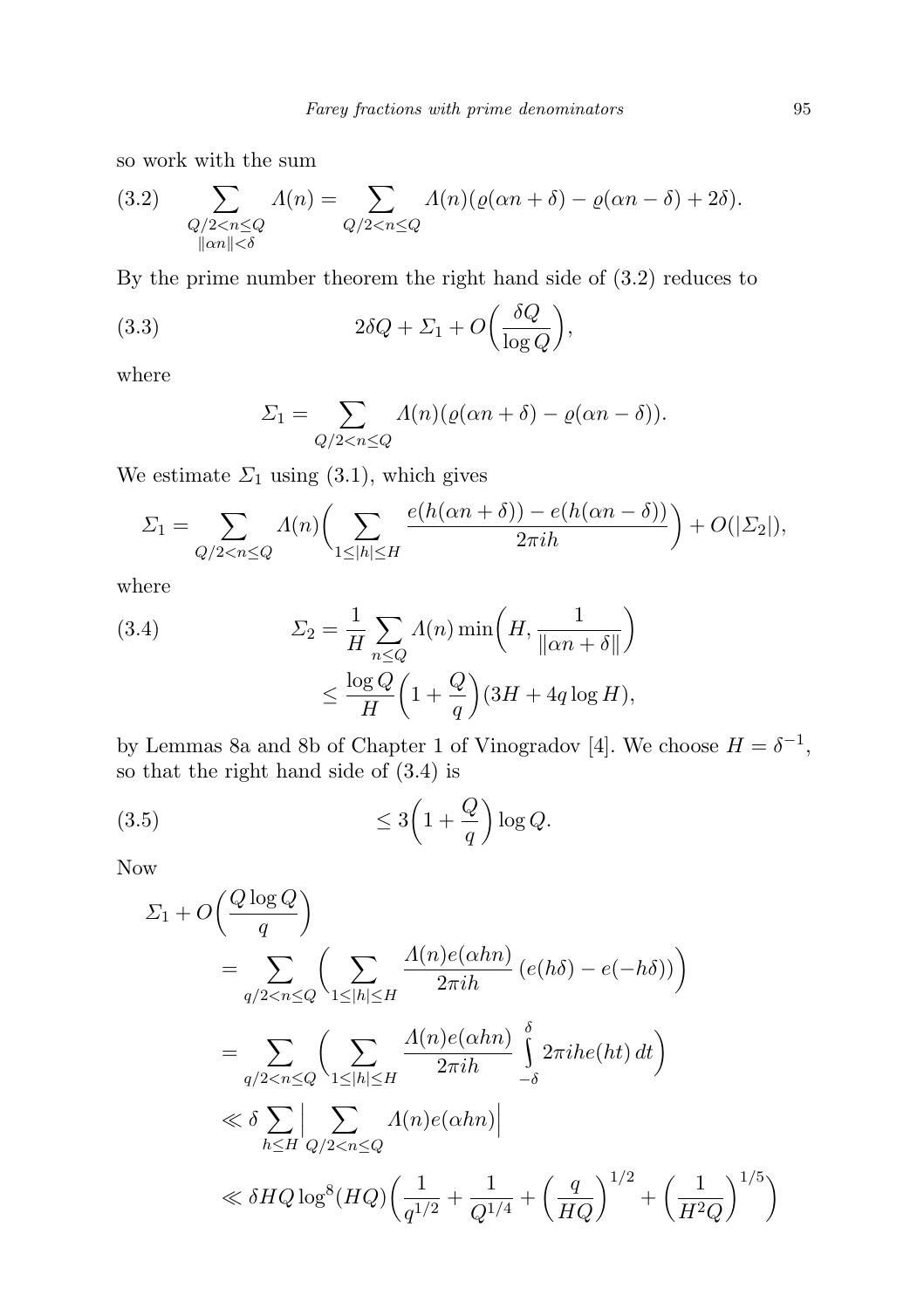by Theorem 3.2. Thus we have

$$
\Sigma_1 \ll Q \log^8 Q \left( \frac{1}{q^{1/2}} + \frac{1}{Q^{1/4}} + \left( \frac{\delta q}{Q} \right)^{1/2} + \left( \frac{\delta^2}{Q} \right)^{1/5} \right),\,
$$

which we require to be  $\ll \delta Q$  which yields the conditions on q and  $\delta$  stated in Corollary 3.3 and the result follows.

4. The major arcs case. In the major arcs case, denominators of nearby Farey fractions form short segments of arithmetic progressions within which we require a prime number near  $\alpha$ . We use the following theorem due to Fogels [1].

THEOREM 4.1. There exist constants  $\theta \in (0,1)$  and  $c > 1/\theta$  such that for q large enough and any  $x > q^c$  the interval  $(x, x + x^{\theta})$  contains a prime  $p \equiv l \mod q$  as long as  $(q, l) = 1$ .

Fogels outlines the proof of Theorem 4.1 as an application of his Linnik type zero density theorem which extends the range of zeros of Dirichlet L-functions previously considered by Linnik and others. Fogels does not provide admissible values for  $\theta$  and c presumably due to the complicated nature of the proof of his zero density theorem. Since then there have been many developments in the proof of Linnik's theorem which make calculation of the constants involved a great deal simpler. Welch [5] proves Theorem 4.1 with  $c = 328$  and  $\theta = 655/656$ .

We begin the major arcs case by extending the result on  $\|\alpha p\|$  to a larger range for  $\alpha$ . However, when the difference between denominators in the convergents of  $\alpha$  becomes too large we must resort to counting Farey fractions directly without recourse to approximations of  $\alpha$  involving prime denominators.

**4.1.** The major arcs case 1. We prove the following lemma.

LEMMA 4.2. Suppose that  $\alpha$  is a real number in the interval  $(0,1)$  with two successive convergents in its continued fraction expansion  $a_r/q_r$  and  $a_{r+1}/q_{r+1}$ , where

$$
(4.1) \t\t\t q_r \ll \frac{\log^{16} Q}{\delta^2},
$$

(4.2) 
$$
\frac{\delta Q}{\log^{16} Q} \ll q_{r+1} < Q.
$$

Then there is a prime number  $p \in (q/2, Q]$  for which  $\|\alpha p\| \ll \delta$ .

*Proof.* For simplicity we shall assume that r is even; the proof when r is odd follows similarly.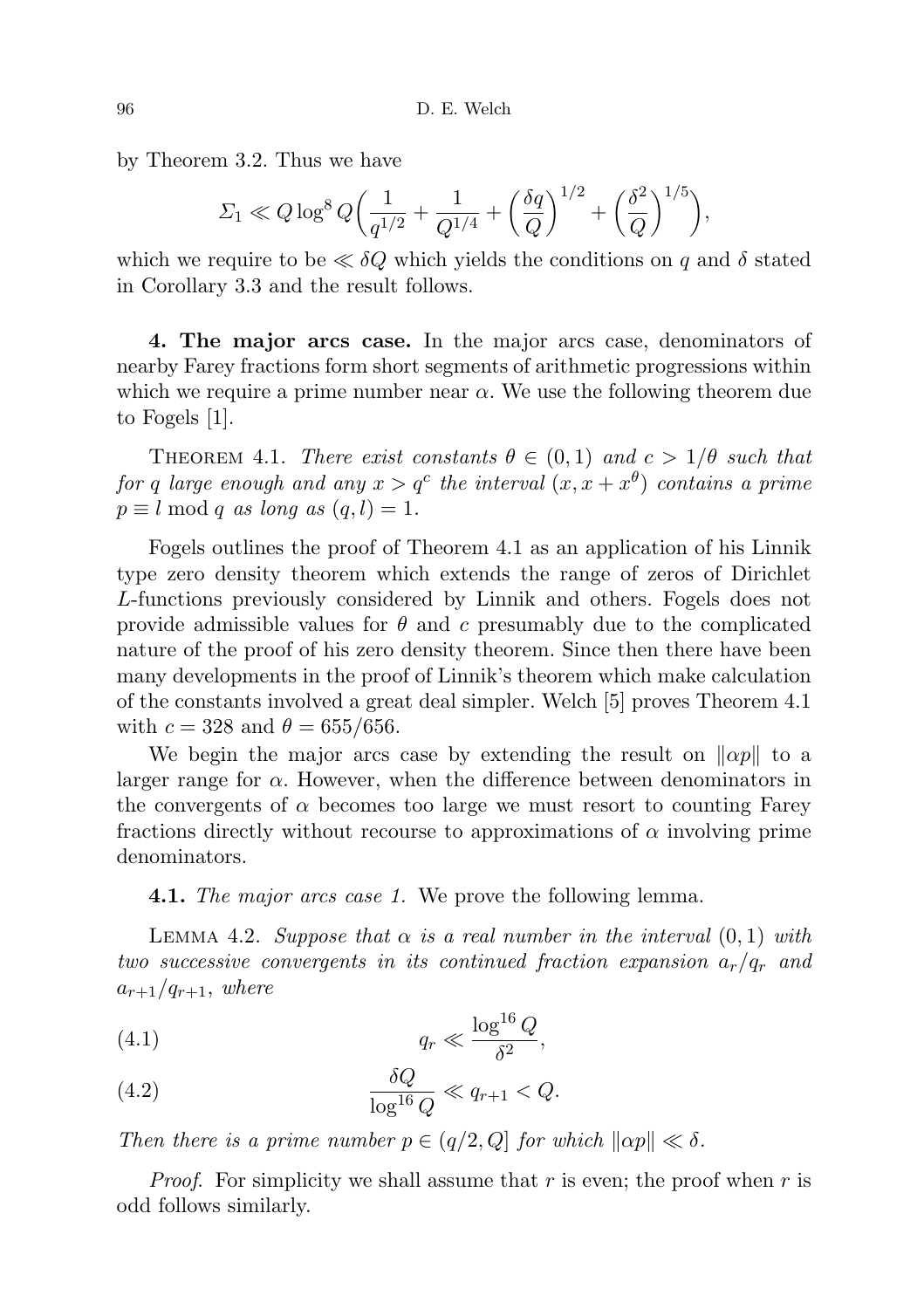Since  $a_r/q_r$  and  $a_{r+1}/q_{r+1}$  are succesive convergents of  $\alpha$ , we have

$$
\frac{a_r}{q_r} < \alpha < \frac{a_{r+1}}{q_{r+1}}.
$$

Farey fractions of  $\mathcal{F}(Q)$  in the interval  $(a_r/q_r, a_{r+1}/q_{r+1})$  are of the form

$$
\frac{a_rx + a_{r+1}y}{q_rx + q_{r+1}y},
$$

where  $(x, y) = 1$ , and  $q_r x + q_{r+1} y \leq Q$ . If we now fix  $y = y_0$  so that

$$
(4.3) \tQ/2 \le q_{r+1}y_0 < Q,
$$

and allow x to vary subject to the constraints  $(x, y_0) = 1$  and  $q_r x + q_{r+1} y_0$  $\leq Q$ , we have a short arithmetic progression within which we require a prime. Inequality (4.3) will ensure that the prime is of the correct size. However, as x increases we could be moving too far away from  $\alpha$  to ensure a sufficient approximation. Thus we wish to bound  $x$  in such a way that

(4.4) 
$$
\left|\alpha - \frac{a_r x + a_{r+1} y_0}{q_r x + q_{r+1} y_0}\right| \ll \frac{\delta}{Q},
$$

so that we can satisfy the inequality  $\|\alpha p\| \ll \delta$ .

We first consider the case where

$$
\frac{a_rx + a_{r+1}y_0}{q_rx + q_{r+1}y_0} \in \left(\frac{a_r}{q_r}, \alpha\right).
$$

We have the following inequality:

$$
\left| \alpha - \frac{a_r x + a_{r+1} y_0}{q_r x + q_{r+1} y_0} \right| \le \left| \frac{a_{r+1}}{q_{r+1}} - \frac{a_r x + a_{r+1} y_0}{q_r x + q_{r+1} y_0} \right| \le \frac{x}{q_{r+1}(q_r x + q_{r+1} y_0)} \le \frac{2x}{q_{r+1} Q} \ll \frac{x \log^{16} Q}{\delta Q^2},
$$

by  $(4.2)$ . In order to satisfy  $(4.4)$  we require the following bound on x:

$$
(4.5) \t\t x \ll \frac{\delta^2 Q}{\log^{16} Q}.
$$

Now suppose that

$$
\frac{a_rx + a_{r+1}y_0}{q_rx + q_{r+1}y_0} \in \left(\alpha, \frac{a_{r+1}}{q_{r+1}}\right).
$$

Then we have

$$
\left|\alpha - \frac{a_r x + a_{r+1} y_0}{q_r x + q_{r+1} y_0}\right| \le \left|\alpha - \frac{a_{r+1}}{q_{r+1}}\right| \le \frac{1}{q_{r+1}^2} \ll \frac{\log^{32} Q}{\delta^2 Q^2},
$$

by (4.2). Therefore in order to satisfy (4.4) we also require

(4.6) 
$$
\left(\frac{\log^{32} Q}{Q}\right)^{1/3} \ll \delta.
$$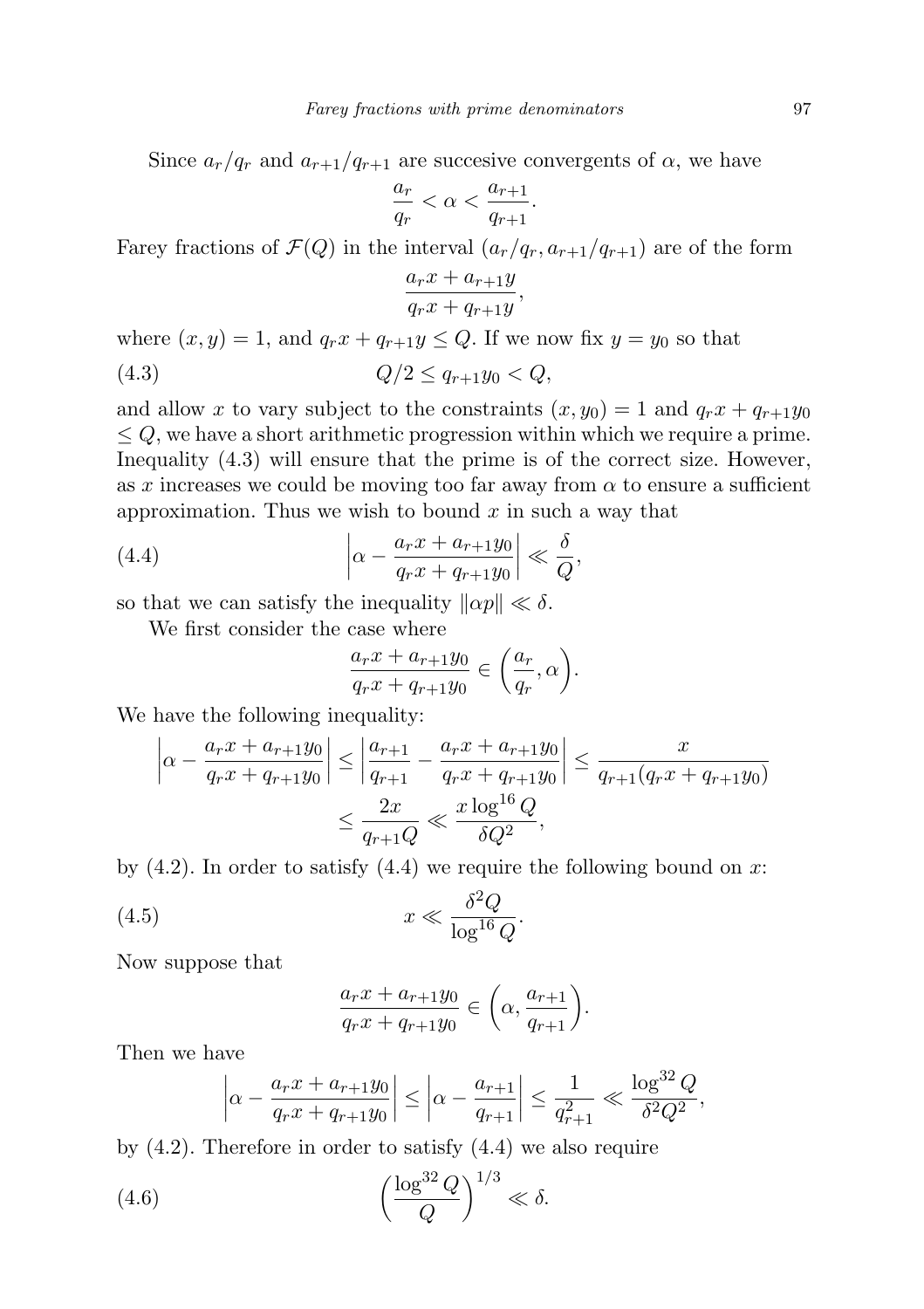98 D. E. Welch

So the denominators of our subsequence of the Farey sequence form an arithmetic progression  $l \mod q_r$  of length  $L$ , where

$$
L \asymp \frac{\delta^2 Q}{\log^{16} Q},
$$

by (4.5). Theorem 4.1 states that this arithmetic progression will contain a prime number if  $q_r^{328} \leq Q$  and  $L \ll Q^{655/656}$ . Both conditions imply the following lower bound for  $\delta$ :

$$
\delta \gg \frac{\log^8 Q}{Q^{1/1312}},
$$

which is consistent with the inequality (4.6) and thus completes the proof of Lemma 4.2.

**4.2.** The major arcs case 2. We need now to consider the case where either  $q_{r+1} \ge Q$  or there is no  $q_{r+1}$ , i.e.  $\alpha = a_s/q_s$  for some  $s \le r$ . This is where estimates of  $\|\alpha p\|$  are of no advantage since there are not enough Farey fractions near  $\alpha$ . We prove the following lemma.

LEMMA 4.3. If  $\alpha$ , a real number in  $(0, 1)$ , has a convergent  $a_r/q_r$  such that it is the best approximation to  $\alpha$  in  $\mathcal{F}(Q)$  and

$$
q_r \ll \frac{\log^{16} Q}{\delta^2},
$$

then the interval  $(\alpha, \beta)$  or  $(\beta, \alpha)$  contains a Farey fraction a/p of  $\mathcal{F}(Q)$ , where p is a prime number and

$$
N_Q(\alpha,\beta)\ll \delta Q
$$

for

(4.7) 
$$
\delta \gg \frac{\log^8 Q}{Q^{1/1312}}.
$$

*Proof.* Instead of looking at Farey fractions between  $a_r/q_r$  and  $a_{r+1}/q_{r+1}$ as we did in the previous section, we now concentrate on Farey fractions between  $a_r/q_r$  and  $a_{r-1}/q_{r-1}$ . Consider the sequence of rationals

$$
f(x) = \frac{a_r x + a_{r-1}}{q_r x + q_{r-1}},
$$

which is tending towards the nearest fraction of  $\mathcal{F}(Q)$  to  $a_{r+1}/q_{r+1}$ . We look to the interval  $(f(x_0), f(X))$  for our Farey fraction with prime denominator, where

$$
Q/2 \le q_r x_0 + q_{r-1} \le 3Q/4
$$
 and  $q_r X + q_{r-1} \le Q$ .

The distance between these two rationals is given by

$$
\left| \frac{a_r X + a_{r-1}}{q_r X + q_{r-1}} - \frac{a_r x_0 + a_{r-1}}{q_r x_0 + q_{r-1}} \right| = \frac{|X - x_0|}{(q_r X + q_{r-1})(q_r x_0 + q_{r-1})} \ll \frac{|X - x_0|}{Q^2} \ll \frac{\delta}{Q}
$$